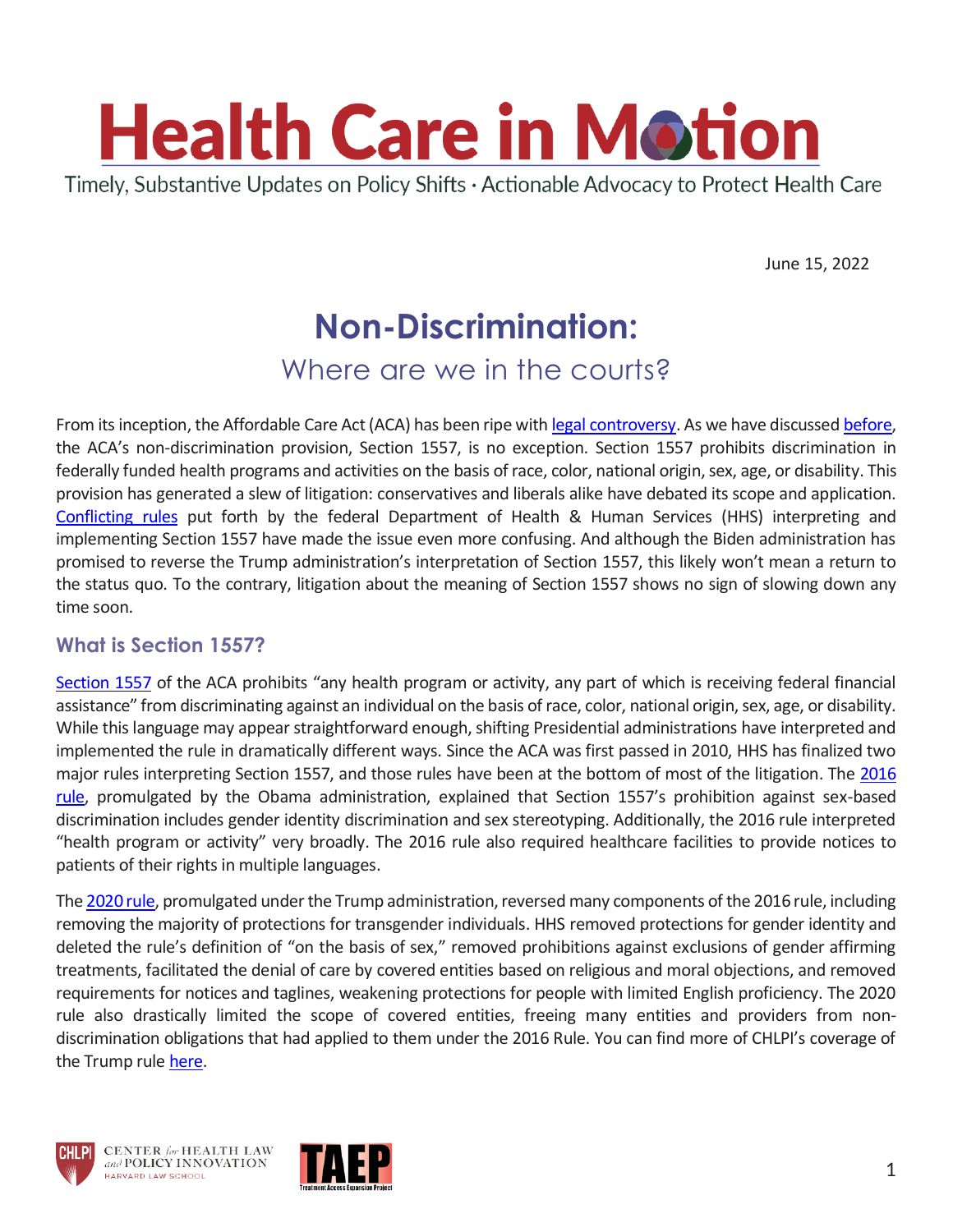Unsurprisingly, both rounds of rulemaking for Section 1557 generated numerous lawsuits. In many of those lawsuits, plaintiffs on both sides of the ideological spectrum have targeted the rulemaking process itself, arguing that HHS did not follow the correct process under the Administrative Procedures Act (APA) when the rules were promulgated. Other cases focus on the actual content of the discrimination provision. For example, when a plaintiff alleges that a covered entity has discriminated against individuals on the basis of gender identity in violation of Section 1557, or when a covered entity claims that Section 1557 violates its religious freedom. The next two sections will give an overview of the current state of each category of cases, focusing on cases that implicate protections for transgender and gender non-conforming people.

#### **Section 1557 in the Courts**

#### *1. Discrimination Lawsuits*

Most cases alleging discrimination against transgender people under Section 1557 follow a consistent formula. The plaintiff, a transgender person, is denied a gender affirming service from the defendant. The defendant or defendants in these cases might be an [insurance company](https://www.lambdalegal.org/in-court/cases/fain-v-crouch) that refuses to cover gender affirming services, [a hospital](https://casetext.com/case/hammons-v-university-of-maryland-medical-system-corporation) that does not authorize or perform such care, or a health [care provider](https://www.courthousenews.com/wp-content/uploads/2017/09/Trans-Rady-MTD-ORDER.pdf) who discriminates against a transgender patient due to their gender identity. In these cases, plaintiffs argue that the defendant(s) violate Section 1557 by discriminating against them on the basis of their gender identity, and thus on the basis of sex. So far, a number of courts have ruled in favor of transgender plaintiffs on this issue. This is, in part, thanks to the Supreme Court's decision in *[Bostock v. Clayton County](https://www.supremecourt.gov/opinions/19pdf/17-1618_hfci.pdf)* from June 2020, in which the Court held that discrimination "because of . . . sex" includes discrimination based on gender identity and sexual orientation. *Bostock* was specifically about sex discrimination in the context of employment—forbidden under Title VII of the Civil Rights Act of 1964. Since *Bostock*, a number of lower courts, as well as the Ninth Circuit, have applied the same reasoning to other federal nondiscrimination laws, including Section 1557. In *[Doe v. Snyder](https://files.eqcf.org/wp-content/uploads/2022/03/49-Opinion.pdf)*, the Ninth Circuit noted that "a faithful application of *Bostock*" leads to the conclusion that Section 1557's prohibition on sex discrimination also includes discrimination on the basis of transgender status.

Unfortunately, not all courts agree with this straightforward reading of *Bostock*. Two federal courts in Texas [have](https://urldefense.proofpoint.com/v2/url?u=https-3A__default.salsalabs.org_Tba8977e4-2D9db1-2D4a8d-2Dade1-2Df257a3bd60da_7ff87d3f-2Dafc5-2D4f49-2Da859-2D0728a358b56b&d=DwMFaQ&c=WO-RGvefibhHBZq3fL85hQ&r=Hjydcng7ukC-5AjbYN9KsriELRqFEw2TrC9cgNo60JE&m=PUvnjLgMa1GH14xfJM4_dXlQ66nEfppmnroMo3oySqaVB9InYOiB0CUW3V_pYRFO&s=f5cB5WynTUQ7l1l4kJNR3LAR6gjAdXy0VBX1Ap84RpY&e=) [suggested](https://urldefense.proofpoint.com/v2/url?u=https-3A__default.salsalabs.org_T69e96961-2Dbaaf-2D4424-2D8eeb-2D97c05c3ec4ee_7ff87d3f-2Dafc5-2D4f49-2Da859-2D0728a358b56b&d=DwMFaQ&c=WO-RGvefibhHBZq3fL85hQ&r=Hjydcng7ukC-5AjbYN9KsriELRqFEw2TrC9cgNo60JE&m=PUvnjLgMa1GH14xfJM4_dXlQ66nEfppmnroMo3oySqaVB9InYOiB0CUW3V_pYRFO&s=QFutAXC8GlMAJkrflu1WMNhBhqtKQfIl7O689cZlT74&e=) Section 1557 does not prohibit discrimination against transgender people, because it incorporates Title IX of the Civil Rights Act, not Title VII. Both courts made much of the difference in phrasing between Title IX (prohibiting discrimination "on the basis of" sex) versus Title VII (prohibiting discrimination "because of" sex). Purporting to interpret "the ordinary public meaning conveyed when Congress enacted Title IX" by applying "judicially accepted principles of linguistics," both courts concluded that Title IX "operate[s] in binary terms—male and female—when it references sex." Of course, the Supreme Court rejected similar arguments in *Bostock*—and even used both phrases interchangeably throughout the *Bostock* opinion. It remains to be seen how different jurisdictions will approach this question going forward.

#### *2. Rulemaking Lawsuits*

Turning next to rulemaking cases, litigation in this space shows no sign of slowing down. In the wake of *Bostock*, LGBTQ and reproductive justice organizations brought [a number of lawsuits](https://chlpi.org/wp-content/uploads/2013/12/HCIM_11_3_20.pdf) against the Department of Health and Human Services (HHS), arguing that the 2020 Rule violated the APA. Although the claims vary slightly case to case, a common argument is that the 2020 Rule's promulgation was "arbitrary and capricious," because HHS did not explain





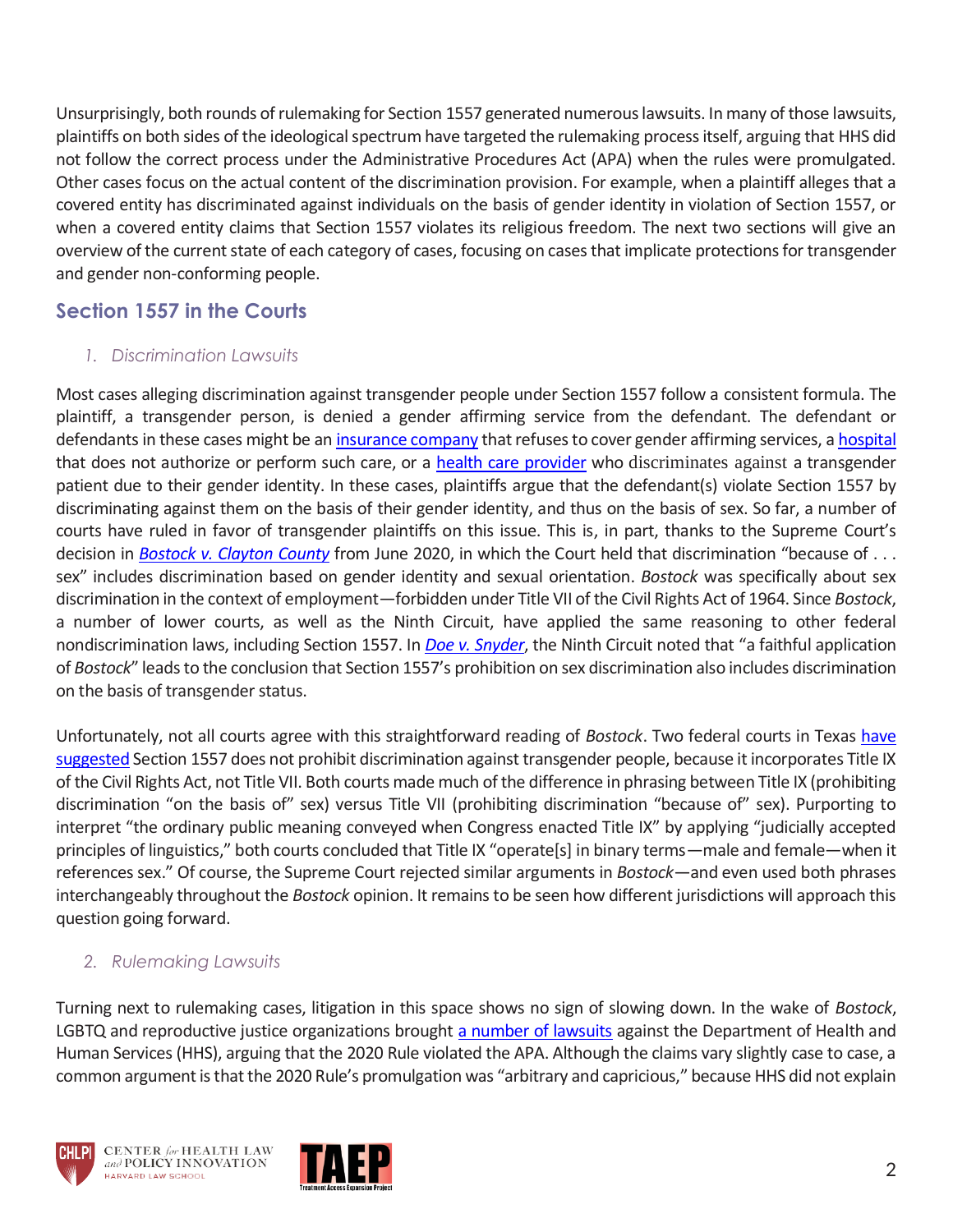on a reasoned basis why it implemented these changes. Another argument—relying on *Bostock*'s rationale that sex discrimination includes discrimination on the basis of transgender status—is that the 2020 Rule, to the extent that it permits such discrimination, contradicts Section 1557 itself. Regulations, which purport to be a more specific interpretation of a law passed by Congress, can be struck down if they contradict that law. Although some courts have accepted these arguments, many Section 1557 rulemaking cases are currently in flux due to the change in Presidential administrations. After President Biden took office, HHS sought to remand many of these cases. The Department claimed that it would reevaluate and revise the 2020 Rule, making ongoing litigation about the Rule moot. Initially, the government told the courts that a rule was expected to be released by April 2022. This led many courts to "stay" these [cases,](https://urldefense.proofpoint.com/v2/url?u=https-3A__default.salsalabs.org_Tdd37bc7b-2D710e-2D4076-2Da3f3-2Da0ee89575b74_7ff87d3f-2Dafc5-2D4f49-2Da859-2D0728a358b56b&d=DwMFaQ&c=WO-RGvefibhHBZq3fL85hQ&r=Hjydcng7ukC-5AjbYN9KsriELRqFEw2TrC9cgNo60JE&m=PUvnjLgMa1GH14xfJM4_dXlQ66nEfppmnroMo3oySqaVB9InYOiB0CUW3V_pYRFO&s=kw_azyfF9yMCyRKXiGycrzN--4tZ1HzMLEbKE1q9HQI&e=) which pauses the litigation rather than ending it completely.

Of the five cases that were put on hold, four remain stayed as of today. However, on June 2, 2022, one of these cases was returned to active status. In *BAGLY v. HHS*, Judge Saris ended the stay she had previously imposed, allowing litigation to proceed. (CHLPI, along with other legal advocates, represents the plaintiffs in *BAGLY*. Read more about the case [here.](https://chlpi.org/news-and-events/news-and-commentary/health-law-and-policy/harvards-center-for-health-law-and-policy-innovation-celebrates-wins-in-fight-for-the-rights-of-transgender-people/)) While HHS has submitted the rule to the Office of Management and Budget, the proposed rule is not yet publicly available and remains under review. While the rule remains unreleased, the *BAGLY* parties have submitted a schedule to the court to reimpose deadlines for the case to proceed.

#### **What is Next for Section 1557?**

The actions of the Biden administration will be pivotal in determining the provision's fate. On the one hand, the new administration has indicated its support for transgender and gender non-conforming people by [requiring](https://www.whitehouse.gov/briefing-room/presidential-actions/2021/01/20/executive-order-preventing-and-combating-discrimination-on-basis-of-gender-identity-or-sexual-orientation/) all administrative agencies and departments to apply *Bostock*'s reasoning to their work. The administration has also issued guidance that [notifies](https://www.hhs.gov/sites/default/files/ocr-bostock-notification.pdf) the public that it interprets Section 1557 to include gender identity and sexual orientation protections, including access to [gender-affirming care.](https://www.hhs.gov/sites/default/files/hhs-ocr-notice-and-guidance-gender-affirming-care.pdf) Most recently, on June 15, President Biden [signed an Executive Order](https://www.whitehouse.gov/briefing-room/statements-releases/2022/06/15/fact-sheet-president-biden-to-sign-historic-executive-order-advancing-lgbtqi-equality-during-pride-month/) directing HHS to address anti-trans discrimination in health care, and to ban conversion therapy in federally funded programs. On the other hand, the administration's actions have not fully aligned with their stated understanding of nondiscrimination protections. For example, in guidance to insurers who plan to submit proposals to provide the government's employee health plan in 2023, the Office of Personnel Management merely "encourages," but does not [require,](https://www.opm.gov/healthcare-insurance/healthcare/carriers/2022/2022-04.pdf) its carriers to cover gender-affirming health care. Additionally, the federal government [certified](https://out2enroll.org/wp-content/uploads/2021/12/Report-on-Trans-Exclusions-in-2022-Marketplace-Plans.pdf) 2022 qualified health plans for the Healthcare.gov marketplace that include explicit categorical bans against gender-affirming care.

The Administration has also left open many questions regarding other aspects of Section 1557. For example, the Administration has not yet addressed the 2020 Rule's incorporation of various "[conscience provisions](https://www.hhs.gov/conscience/conscience-protections/index.html)," which extend protections to health care providers and entities that refuse to provide abortions and other medical care for moral or religious reasons. [\(Two cases](https://www.healthaffairs.org/do/10.1377/hblog20211109.807537/full/) challenging the Trump administration's provider conscience rule are [currently](https://affordablecareactlitigation.files.wordpress.com/2022/04/9c-cons-us-status-report-4-1-22.pdf) [on hold](https://affordablecareactlitigation.files.wordpress.com/2022/04/2c-ny-cons-report-4-8.pdf) in the Second and Ninth Circuits, and a notice of proposed rulemaking regarding the provider conscience rule was [submitted](https://www.reginfo.gov/public/do/eoDetails?rrid=234914) to the Office of Management and Budget in March 2022 but has not been released to the public yet.)

#### *3. Lawsuits Seeking License to Discriminate*

Progressives are not alone in pursuing Section 1557 litigation. Religious conservatives are also actively suing HHS for its interpretation and implementation of Section 1557. In a case filed last August, *[American College of Pediatrics v.](https://urldefense.proofpoint.com/v2/url?u=https-3A__default.salsalabs.org_T7b1b212e-2D8a80-2D48db-2Da2ac-2Dbadfb7d4bd9b_7ff87d3f-2Dafc5-2D4f49-2Da859-2D0728a358b56b&d=DwMFaQ&c=WO-RGvefibhHBZq3fL85hQ&r=Hjydcng7ukC-5AjbYN9KsriELRqFEw2TrC9cgNo60JE&m=PUvnjLgMa1GH14xfJM4_dXlQ66nEfppmnroMo3oySqaVB9InYOiB0CUW3V_pYRFO&s=8Br9r4dC0Ebqh-KQKo4T8cjBz1LvGVxlv6Kw-SEB2O8&e=)* 



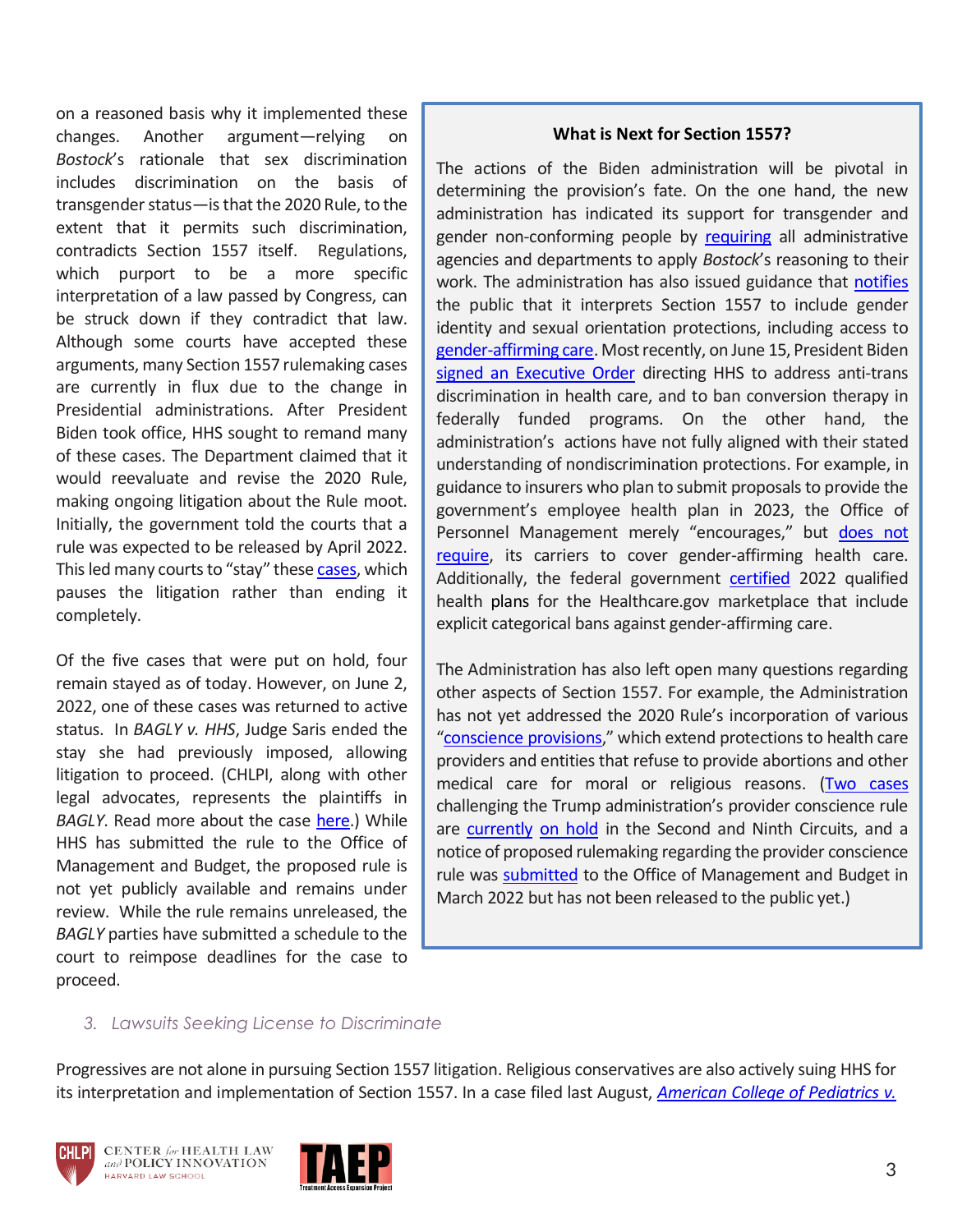*[Becerra](https://urldefense.proofpoint.com/v2/url?u=https-3A__default.salsalabs.org_T7b1b212e-2D8a80-2D48db-2Da2ac-2Dbadfb7d4bd9b_7ff87d3f-2Dafc5-2D4f49-2Da859-2D0728a358b56b&d=DwMFaQ&c=WO-RGvefibhHBZq3fL85hQ&r=Hjydcng7ukC-5AjbYN9KsriELRqFEw2TrC9cgNo60JE&m=PUvnjLgMa1GH14xfJM4_dXlQ66nEfppmnroMo3oySqaVB9InYOiB0CUW3V_pYRFO&s=8Br9r4dC0Ebqh-KQKo4T8cjBz1LvGVxlv6Kw-SEB2O8&e=)*, two religious medical organizations and a private doctor sued HHS after HHS announced it would interpret and enforce Section 1557's prohibition on sex discrimination to include protections for trans patients. In an alternate mirror image of the lawsuits challenging the 2020 Rule, the plaintiffs argue that this change in policy violates the APA because it is contrary to law and because it is arbitrary, capricious, and an abuse of discretion. Plaintiffs further argue that the change in policy violates the Religious Freedom Restoration Act, and the First Amendment's free speech *and* free exercise of religion clauses. No decision has yet been issued, but this case is not the first of its kind: religious groups have fought against an expansive reading of sex-based discrimination since the 2016 rule's promulgation. In the first year of the Biden administration, courts in two [cases](https://urldefense.proofpoint.com/v2/url?u=https-3A__default.salsalabs.org_T3a856f1e-2D5a12-2D45af-2D9461-2D59c0bbe7b763_7ff87d3f-2Dafc5-2D4f49-2Da859-2D0728a358b56b&d=DwMFaQ&c=WO-RGvefibhHBZq3fL85hQ&r=Hjydcng7ukC-5AjbYN9KsriELRqFEw2TrC9cgNo60JE&m=PUvnjLgMa1GH14xfJM4_dXlQ66nEfppmnroMo3oySqaVB9InYOiB0CUW3V_pYRFO&s=ccYk6yzfpwWYr3wPu0UOBHfcbAXfSTI82McE3gYQ3ro&e=) [permanently enjoined](https://urldefense.proofpoint.com/v2/url?u=https-3A__default.salsalabs.org_T89580a91-2Db0d3-2D42eb-2Da531-2D8193a764800b_7ff87d3f-2Dafc5-2D4f49-2Da859-2D0728a358b56b&d=DwMFaQ&c=WO-RGvefibhHBZq3fL85hQ&r=Hjydcng7ukC-5AjbYN9KsriELRqFEw2TrC9cgNo60JE&m=PUvnjLgMa1GH14xfJM4_dXlQ66nEfppmnroMo3oySqaVB9InYOiB0CUW3V_pYRFO&s=VldpmKDF3WevJ7za41hC-7GCCENIMGVkYZ6C8WXB2UM&e=) HHS from enforcing Section 1557 against the religious plaintiffs, finding that to do so would violate RFRA and substantially burden the plaintiffs' beliefs; although the government appealed, no decision has yet issued in either case. Last month, a federal district court in North Dakota followed suit in *[Christian Employers v. EEOC](https://urldefense.proofpoint.com/v2/url?u=https-3A__default.salsalabs.org_T01d00b30-2De3a3-2D4e0f-2D9c7f-2Dc81d00085ebf_7ff87d3f-2Dafc5-2D4f49-2Da859-2D0728a358b56b&d=DwMFaQ&c=WO-RGvefibhHBZq3fL85hQ&r=Hjydcng7ukC-5AjbYN9KsriELRqFEw2TrC9cgNo60JE&m=PUvnjLgMa1GH14xfJM4_dXlQ66nEfppmnroMo3oySqaVB9InYOiB0CUW3V_pYRFO&s=hodoGPh6-h8z-rreZNYuHRsA6c_8o6nlJ88Go0UYoQ0&e=)*, enjoining both HHS and EEOC from enforcing Title VII or Section 1557 in a way that would require members of the plaintiff membership organization to provide gender-affirming care for their employees.

These cases highlight the next big question in Section 1557 litigation, and LGBTQ advocacy more broadly: where will the courts fall when faced with enforcing non-discrimination laws against religious freedom exercise claims? So far, the answer seems to be trending in favor of religious freedom claims in both the Section 1557 context an[d beyond.](https://urldefense.proofpoint.com/v2/url?u=https-3A__default.salsalabs.org_Tf7c3c79b-2D4038-2D47c7-2Dbabb-2D588ee2b1382e_7ff87d3f-2Dafc5-2D4f49-2Da859-2D0728a358b56b&d=DwMFaQ&c=WO-RGvefibhHBZq3fL85hQ&r=Hjydcng7ukC-5AjbYN9KsriELRqFEw2TrC9cgNo60JE&m=PUvnjLgMa1GH14xfJM4_dXlQ66nEfppmnroMo3oySqaVB9InYOiB0CUW3V_pYRFO&s=VBt2fralgFBL5gJndynNiLoMh9K5dnX4g3jy3fTBeFU&e=) In recent years, the Supreme Court has faced similar questions in cases like *[Masterpiece Cake Shop](https://urldefense.proofpoint.com/v2/url?u=https-3A__default.salsalabs.org_T81e88a87-2D3da7-2D42f6-2D9320-2Dfd2b5d0746d5_7ff87d3f-2Dafc5-2D4f49-2Da859-2D0728a358b56b&d=DwMFaQ&c=WO-RGvefibhHBZq3fL85hQ&r=Hjydcng7ukC-5AjbYN9KsriELRqFEw2TrC9cgNo60JE&m=PUvnjLgMa1GH14xfJM4_dXlQ66nEfppmnroMo3oySqaVB9InYOiB0CUW3V_pYRFO&s=IJsMX_OtDQDhKtb6w0xkSf5VRTZ-DcdvI5YlHyqRffc&e=)* and *[Fulton v. The](https://urldefense.proofpoint.com/v2/url?u=https-3A__default.salsalabs.org_T441d2d43-2De13b-2D44fd-2D8e14-2D12c630f27ceb_7ff87d3f-2Dafc5-2D4f49-2Da859-2D0728a358b56b&d=DwMFaQ&c=WO-RGvefibhHBZq3fL85hQ&r=Hjydcng7ukC-5AjbYN9KsriELRqFEw2TrC9cgNo60JE&m=PUvnjLgMa1GH14xfJM4_dXlQ66nEfppmnroMo3oySqaVB9InYOiB0CUW3V_pYRFO&s=91_2PfW1es_4asv8hrcO7lmRM3RAVftw6y0_7ERh5EI&e=)  [City of Philadelphia](https://urldefense.proofpoint.com/v2/url?u=https-3A__default.salsalabs.org_T441d2d43-2De13b-2D44fd-2D8e14-2D12c630f27ceb_7ff87d3f-2Dafc5-2D4f49-2Da859-2D0728a358b56b&d=DwMFaQ&c=WO-RGvefibhHBZq3fL85hQ&r=Hjydcng7ukC-5AjbYN9KsriELRqFEw2TrC9cgNo60JE&m=PUvnjLgMa1GH14xfJM4_dXlQ66nEfppmnroMo3oySqaVB9InYOiB0CUW3V_pYRFO&s=91_2PfW1es_4asv8hrcO7lmRM3RAVftw6y0_7ERh5EI&e=)*. The Court has always found a loophole, ruling narrowly in favor of the religious plaintiffs while avoiding the controversial question of whether non-discrimination laws are more or less important than religious freedom. For instance, in *Fulton*, the Court ruled in favor of a Catholic adoption agency that had violated Philadelphia's non-discrimination policy by disallowing same-sex couples from adopting a child through its program. The Supreme Court seized on the fact that the City's policy had been written to permit exceptions. This allowed the Court to find that the policy was not "generally applicable" and thus subject to a higher standard of review that made it far easier to rule for the religious entity. It is unclear what the Court will do when faced with a case that pits nondiscrimination law directly against religious freedom.

#### **Looking Beyond Section 1557**

A handful of upcoming cases could further impact access to health care for trans people. On June 15, 2022, the Eighth Circuit heard [oral arguments](https://urldefense.proofpoint.com/v2/url?u=https-3A__www.ca8.uscourts.gov_news_oral-2Dargument-2D-25E2-2580-2593-2Djune-2D13-2D17-2D2022-2Dpublic-2Daccess-2Dnumber&d=DwMFaQ&c=WO-RGvefibhHBZq3fL85hQ&r=Hjydcng7ukC-5AjbYN9KsriELRqFEw2TrC9cgNo60JE&m=PUvnjLgMa1GH14xfJM4_dXlQ66nEfppmnroMo3oySqaVB9InYOiB0CUW3V_pYRFO&s=Iq0cvRh3cInj3n_xGzEODXL5y6Q7cNjQNMlFqZlbCwc&e=) in *Brandt v. Rutledge*, a case challenging an Arkansas law that would have prohibited health care professionals from providing gender affirming care to minors. (The law [was enjoined](https://urldefense.proofpoint.com/v2/url?u=https-3A__www.aclu.org_legal-2Ddocument_brandt-2Det-2Dal-2Dv-2Drutledge-2Det-2Dal-2Dsupplemental-2Dorder&d=DwMFaQ&c=WO-RGvefibhHBZq3fL85hQ&r=Hjydcng7ukC-5AjbYN9KsriELRqFEw2TrC9cgNo60JE&m=PUvnjLgMa1GH14xfJM4_dXlQ66nEfppmnroMo3oySqaVB9InYOiB0CUW3V_pYRFO&s=Wq1Drs8zNW4KWTVTeODJEJQJazlYk3AMw_8GVP7rBRY&e=) by the district court back in July 2021, preventing it from coming into effect.) *Brandt v. Rutledge* is the first of several cases challenging [state efforts to ban gender-affirming care](https://urldefense.proofpoint.com/v2/url?u=https-3A__www.npr.org_2022_03_21_1087937431_a-2Dthird-2Dof-2Dtrans-2Dyouth-2Dare-2Dat-2Drisk-2Dof-2Dlosing-2Dgender-2Daffirming-2Dcare-2Dstudy-2Dsays&d=DwMFaQ&c=WO-RGvefibhHBZq3fL85hQ&r=Hjydcng7ukC-5AjbYN9KsriELRqFEw2TrC9cgNo60JE&m=PUvnjLgMa1GH14xfJM4_dXlQ66nEfppmnroMo3oySqaVB9InYOiB0CUW3V_pYRFO&s=rZpHnBE8rH1uiRjKvTAFFkZcnGP4fCNAk9EUcxzGYp8&e=) for transgender youth—despite the fact that such care is [crucial to their health and well-being.](https://urldefense.proofpoint.com/v2/url?u=https-3A__williamsinstitute.law.ucla.edu_publications_bans-2Dtrans-2Dyouth-2Dhealth-2Dcare_&d=DwMFaQ&c=WO-RGvefibhHBZq3fL85hQ&r=Hjydcng7ukC-5AjbYN9KsriELRqFEw2TrC9cgNo60JE&m=PUvnjLgMa1GH14xfJM4_dXlQ66nEfppmnroMo3oySqaVB9InYOiB0CUW3V_pYRFO&s=BFOcVceOxC7pDNrjBn2TbplOvZLp4b4CauAp7dUaMps&e=) This year, lawsuits have arisen in [a handful of other states](https://urldefense.proofpoint.com/v2/url?u=https-3A__www.lgbtmap.org_equality-2Dmaps_healthcare-5Flaws-5Fand-5Fpolicies_youth-5Fmedical-5Fcare-5Fbans&d=DwMFaQ&c=WO-RGvefibhHBZq3fL85hQ&r=Hjydcng7ukC-5AjbYN9KsriELRqFEw2TrC9cgNo60JE&m=PUvnjLgMa1GH14xfJM4_dXlQ66nEfppmnroMo3oySqaVB9InYOiB0CUW3V_pYRFO&s=89WPizbsHvSouu2Ckc6q-Rf0U1m9dxYsXbAZk6t6tn0&e=) including Alabama and Texas—challenging similar state actions. As courts weigh principles of state sovereignty and federalism against federal civil rights protections, these cases will surely impact the future enforceability of health care rights.

Next term, the Supreme Court will hear a case that could have broad implications for health care rights enforcement under the Medicaid Act, including access to gender-affirming care. In *Health & Hospital Corporation of Marion County v. Talevski*, a patient's family sued a state-run nursing facility for alleged violations of the Federal Nursing Home Reform Act. The [issue on appeal](https://www.supremecourt.gov/search.aspx?filename=/docket/docketfiles/html/public/21-806.html) is whether private parties—like patients and their families—may *ever* bring private lawsuits for money damages to enforce rights contained in federal Spending